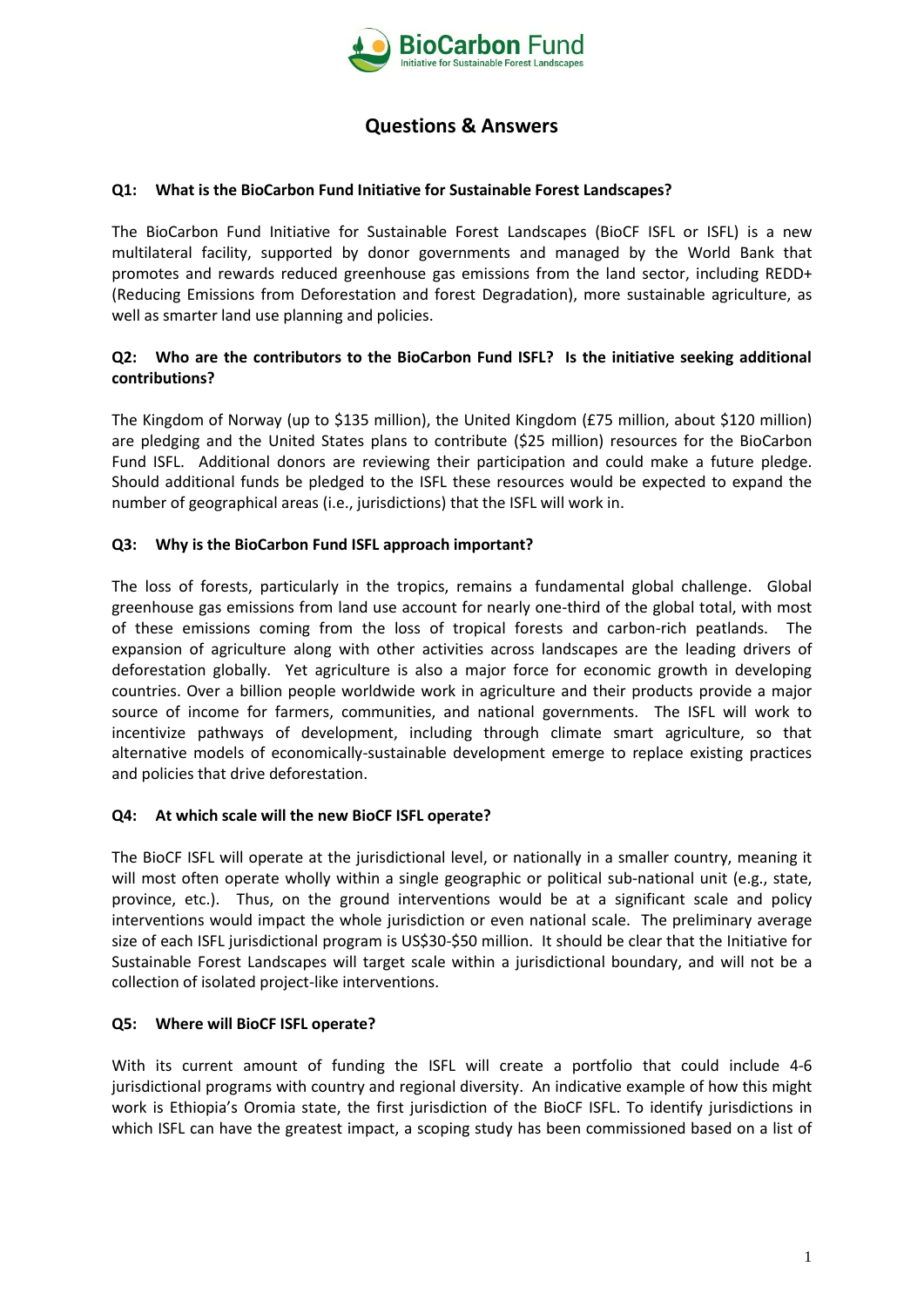criteria jointly defined between the World Bank and the ISFL's donors. The criteria are mainly related to REDD+ progress, trends in national agriculture production, trends for global commodities but also including an assessment of existing operations and interventions by the World Bank and others. One of the most important strategic criteria is the political will of a jurisdictional administrative leadership to engage with ISFL and to take the lead in setting common strategic goals and milestones.

## **Q6: What approach will the ISFL apply?**

The ISFL will deploy results based finance (see below) to incentivize changes at the "landscape level". The landscape approach looks at the trade-offs and synergies between different land-uses that may compete in a jurisdiction - such as agriculture, energy, and forest protection and identifies integrated solutions that serve multiple objectives. Adopting a landscape approach means implementing a development strategy that is climate smart, productive and profitable at scale and strives for positive environmental, social, and economic impact. The Initiative will support national and jurisdictional governments in their efforts to break down the current narrow sectoral silos that exist in land-use climate mitigation, to include various land management practices and energy activities that have an impact on the land, such as natural forest conservation, forestry, export and local food crop production, pastoral and livestock systems, as well as biomass energy production.

# **Q7: What is the methodological approach for ISFL?**

To the extent possible, the ISFL will align with the methodological approaches being developed for REDD+ in order to accelerate mobilization of finance.

However, ISFL will maintain some flexibility to deviate for the larger interest of piloting. For example, some degree of flexibility will be likely be needed because ISFL will test carbon accounting in a more comprehensive landscape approach, including agriculture and possibly energy.

## **Q8: What type of funding can the BioCF ISFL provide?**

The BioCF ISFL will provide both (i) technical assistance and grant funding to support countries countries with the implementation of their REDD+ strategies and the creation of enabling environments through the BioCarbon Fund's associated technical assistance facility, the BioCF*plus*, (ii) results-based financing (a.k.a., payment for performance) based on emission reductions achieved (including some upfront milestone payments) through the BioCF's so-called "third tranche". The main metric for results will be carbon emission reductions, but other environmental and social indicators will be monitored. Accompanying grants from BioCF*plus* for technical assistance and enabling environments will be disbursed based on results-based performance milestones.

## **Q9: If tons of carbon dioxide equivalent (CO2e) are to be used as the main metric of resultsbased finance, what price will the ISFL pay per ton of CO2e?**

The price paid per ton of  $CO<sub>2</sub>e$  in emission reductions achieved is yet to be determined. A case-bycase discussion on price may be needed when the price makes a significant difference to the viability of a program. Other indicators will also be referred to, such as prices in the voluntary carbon market or in other carbon funds.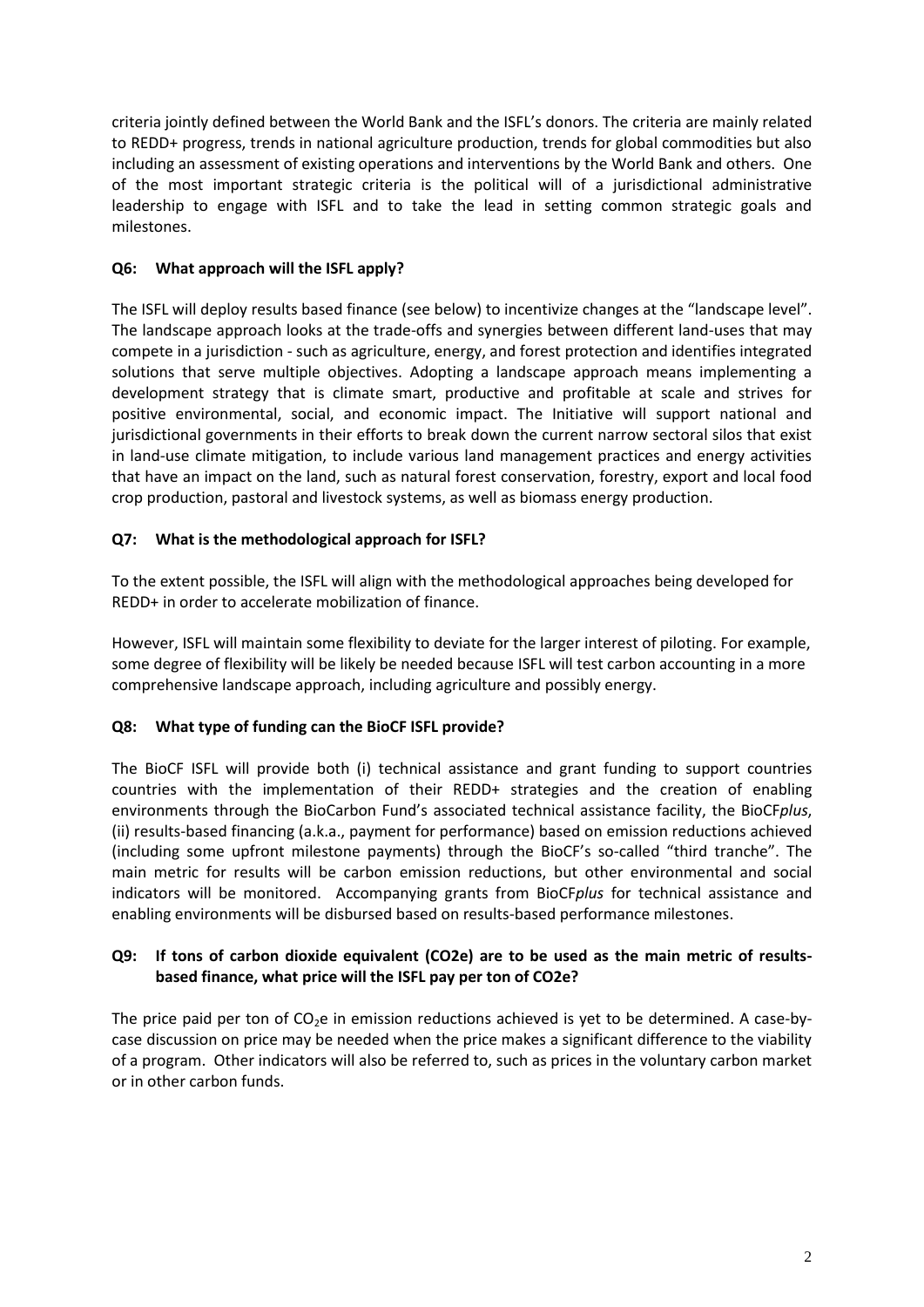## **Q10: How is the ISFL structured within the BioCarbon Fund and how does the Initiative relate to the BioCarbon Fund's existing portfolio?**

The BioCF ISFL is capitalized via a new tranche of funding from the BioCarbon Fund (the BioCF's third), as well as from funding from the BioCarbon Fund's dedicated technical assistance facility, the BioCF*plus*. The BioCarbon Fund first two tranches has previously committed US\$90 million to support and purchase the carbon credits from 20 land-use change, REDD+ and agriculture projects. The ISFL will scale-up its approach building on documented lessons and existing stakeholder groups/networks where possible.

## **Q11: How is the BioCF ISFL different from existing REDD+ and land-use funds? And how will it complement these existing programs?**

In complement to other climate and forest multinational initiatives, the ISLF's integrated jurisdictional landscape approach will serve as a bridge between interventions at project scale and REDD+ programs at national scale. Within the World Bank there is complementarity between the climate and forest initiatives, such as the Forest Carbon Partnership Facility (FCPF), the Forest Investment Program (FIP), and the BioCarbon Fund (BioCF). Yet they each have a specific focus. The BioCF ISFL will integrate public and private sectors to focus on reducing deforestation driven by agriculture while supporting sustainable agriculture.

Since 2005, the BioCF has tested pilot activities for REDD+ projects and other land-use carbon projects serving as the precursor and 'fast start' action mechanism to the FCPF. The FCPF focuses on national and sub-national REDD+ activities and is, in the first instance, working with countries to build up their capacities for making significant changes to their overall deforestation rates. Thirty-six countries are part of the FCPF's REDD+ readiness program; about five countries are expected to be selected into to the Carbon Fund to receive performance-based payments for verified emission reductions. The Forest Investment Program (FIP) is one of four programs of the Climate Investment Funds jointly implemented through a partnership of five MDBs: AfDB, ADB, EBRD, IDB and the WB Group. The FIP does not have a specific carbon fund, but provides upfront investment funding in eight selected pilot countries in the forest and forest-relevant sectors that lead to reduced deforestation and degradation; and promotes sustainable forest management that in turn lead to emission reductions or the enhancement of forest carbon stocks.

#### **Q12: What role will the private sector play in the BioCF ISFL?**

The BioCF ISFL recognizes the important role that the private sector plays in deforestation – and that the private sector can have a pivotal role in scaling-up sustainable practices in emerging markets. Companies – large and small, local and international – are key agents in driving deforestation through agricultural expansion, land development and harvesting forest products. Importantly, however, the private sector also recognizes the value of adopting sustainable land use practices to secure long term supply chains and reduce investment risk – evidenced by public commitments to zero-deforestation supply chains.

The ISFL is being designed to maximize private sector engagement and financial leverage. Its objective is to partner with private firms to accelerate the greening and securing of their supply chains. Carbon payments will not, however, subsidize private sector activity – but reduce additional cost burden of incorporating sustainable land use practices, and thereby access additional capital, operational resources, technical expertise and innovative strategies.

This will help "forest-proof" the sourcing of commodities and redirect market forces towards more sustainable land management practices. With a focus on improving enabling environments for the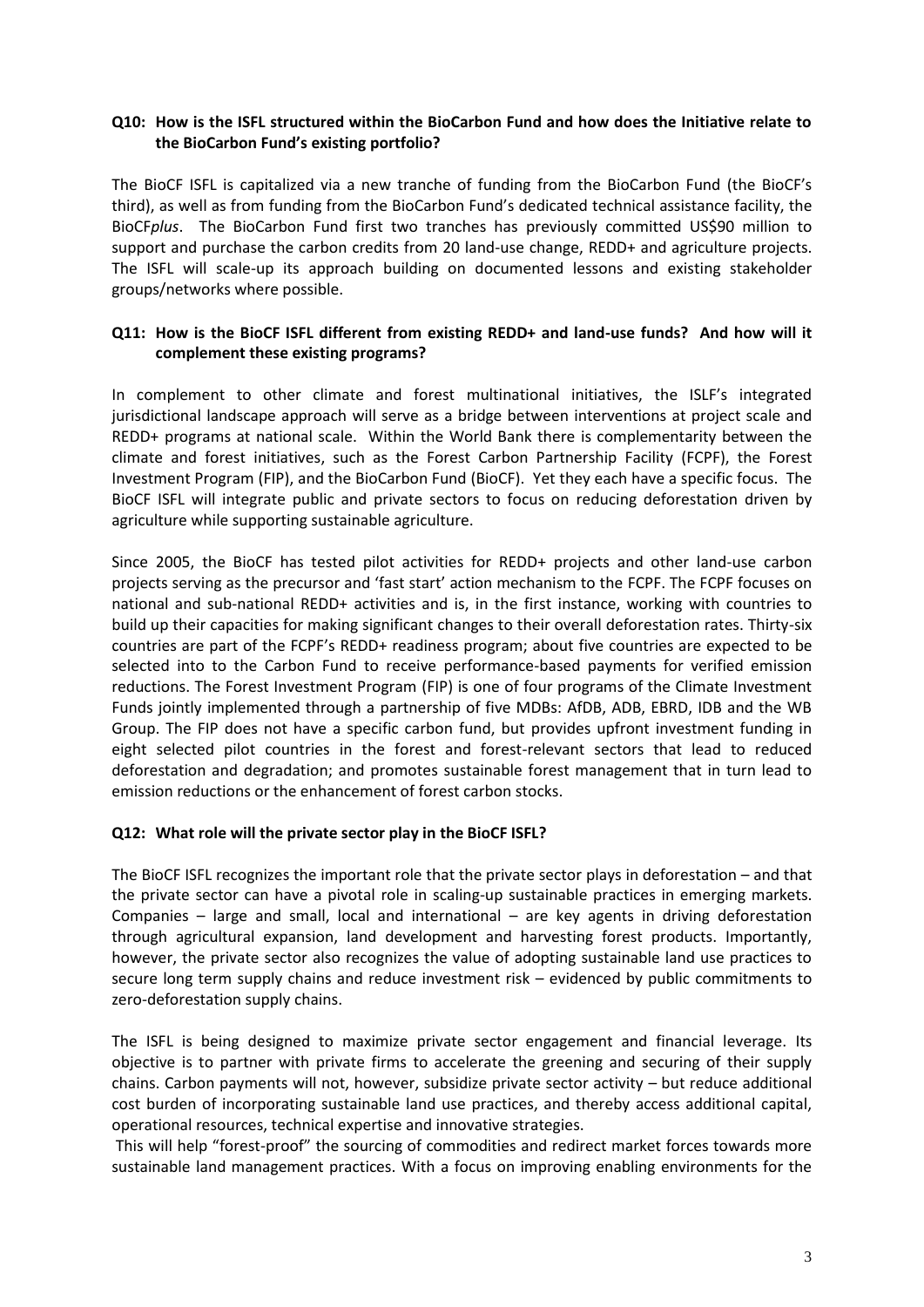private sector, results-based finance for emission reductions will reduce initial barriers for private sector investment, and attract further capital and expertise from the private sector, in a highly targeted approach. The initiative will seek to incentivize the wide range of private actors in the landscape, from multi-national corporates, to large national actors, to emerging SMEs and smallholders.

#### **Q13: Are there concrete examples of private sector firms the BioCF ISFL is expecting to partner with?**

The BioCF ISFL has been engaging deeply with the private sector since its inception. We can share the following statements of support from a number of multinational companies that source commodities in tropical forested countries, including Unilever, Mondelēz International, and Bunge Environmental Markets.

Paul Polman, CEO of Unilever, comments that "*this is exactly the type of initiative that we are delighted to support. We need to find new forms of public private partnership to address global challenges such as deforestation. Multilaterals like the World Bank play a critical role in catalysing these new business models and Unilever is interested to learn how we can participate and partner with the Bio Carbon Fund.*"

Christine McGrath, Vice President of External Affairs, Mondelēz International, comments that "*we are looking forward to working with the World Bank to determine how the BioCF Initiative for Sustainable Forest Landscapes can help contribute to our strategy for sourcing key commodities such as coffee and palm oil from regions where tropical forests are protected.*"

Alfred Evans, head of Bunge Environmental Markets and CEO of Climate Change Capital: "*Bunge is pleased to join the World Bank in discussing the formation of the BioCarbon Fund Initiative for Sustainable Forest Landscapes, a groundbreaking initiative. The BioCF is a fresh way to address the issues surrounding land use and climate change in an integrated manner. A challenge of this complexity and scale cannot be addressed by any single actor or sector. This new form of engagement between the public and private sector would be of benefit to all stakeholders. In particular, BioCF will help the commodity industry respond to the growing attention consumers and producers place on sustainability in food supply chains. "*

#### **Q14: What contributions are private sector firms expected to make to the BioCF ISFL?**

There are several possible roles the private sector can play within a particular jurisdiction, or (more likely) in a particular activity within a jurisdiction under the BioCF Initiative for Sustainable Forest Landscapes. In addition, a single private sector organization may have a single or multiple roles in a particular jurisdiction. Private firms are expected to be:

- 1) Off-takers making advanced commitments to purchase declared volumes or values of sustainably sourced products from ISFL jurisdictions. These could be multi-national companies putting pressure on local intermediaries, as appropriate or could be offtakers by local retailers.
- 2) Partners by collaborating on existing investments or by providing support for sustainable value chains through inputs or otherwise be operating across the jurisdiction.
- 3) Operators/Proponents by aligning their own current activities or intentions with land management schemes of a jurisdiction and thus link their activities to incentive payments from local government pool of capital. These could be small holder farmers or SME agribusinesses.